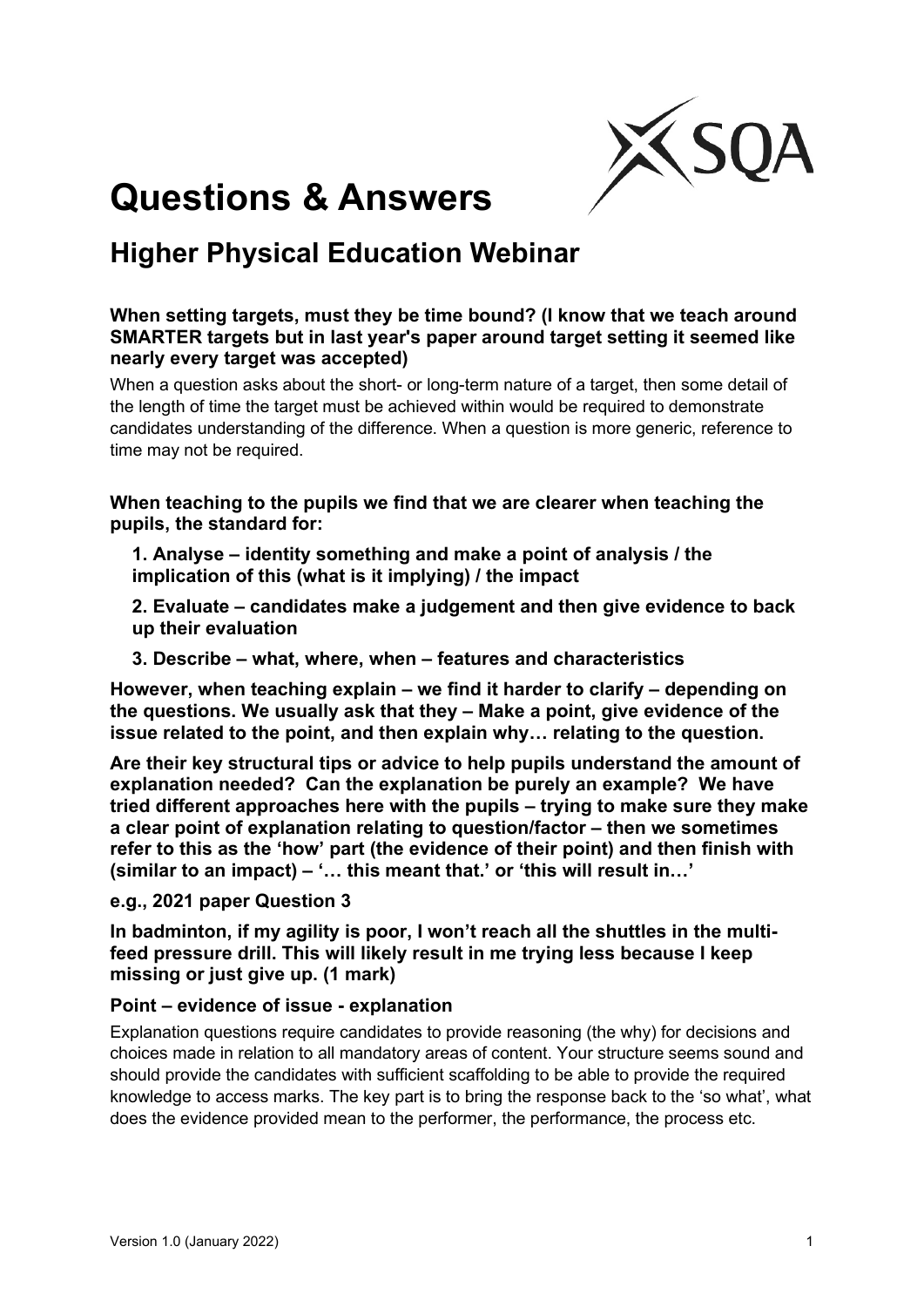#### **Regarding the Higher Question Paper, I believe it would be beneficial for pupils to know of any split marks on offer in any questions where this comes up, would this be possible? (I feel knowing the allocation of marks when reading a question on the paper itself is very important for staff to prepare effective teaching and learning and for pupils as they plan and write their answers)**

The mark allocation is included in the paper and in reading the question, the number of points required is always made clear. For example, in question 3 of the 2021 paper – 'Explain 2 ways the PDP process can be negatively impacted by physical factors'. This should guide the candidate to write about two different ways the physical factor impacts on performance, making 2 points of explanation about each. In question 7a – describe 2 changes made to the PDP – for 2 marks – needs just 2 different changes.

# **Could you please clarify the type of questions that the use of the Analyse command word would examine?**

Any question which looks for depth of knowledge on a certain area of content may ask the candidate to analyse. In relation to the scenario questions, we will always look to provide candidates with sufficient information in which to provide sound analysis. When asked to analyse information about a factor, an approach or a method of information gathering the candidate will be expected to have that depth of understanding based on their experience of the course.

# **What we mean by that is; will the Analyse command word look to question a pupil about HOW something is done or is it a 'deepened' version of WHY something is done?**

It can be both, depending on the question – the key element to analysis is that the candidate must break a subject down and provide evidence of a clear understanding of the importance of that part to the overall process or performance.

# **What is the difference between describe and explain the impact of a factor on performance?**

Describe will look for a picture to be painted of what the impact looks like and explain will look for an understanding of how the factor can impact the performance (positively or negatively).

So, if asked to describe the impact of physical factors - all that would be required is 'I lose my opponent in the last 5 minutes of the game'. Whereas when asked to explain the impact: 'I lose my opponent in the last 5 minutes of the game, leaving her free to get the ball into the circle, meaning the opposition put more pressure on us in the last quarter of the game'.

# **Can you clarify anxiety being a mental sub-factor?**

Anxiety can come in two forms – cognitive and somatic. Cognitive anxiety is deemed to be a mental factor as it includes worries about outcome, potential failures, and inadequacies - all thinking/thought processes. Whereas somatic anxiety is the physical manifestation of thoughts which are characterised by increased heart rate, muscle tension, sweating etc. – all physical/bodily reactions. Because of this it can be deemed to be both a mental and emotional response to the performance context.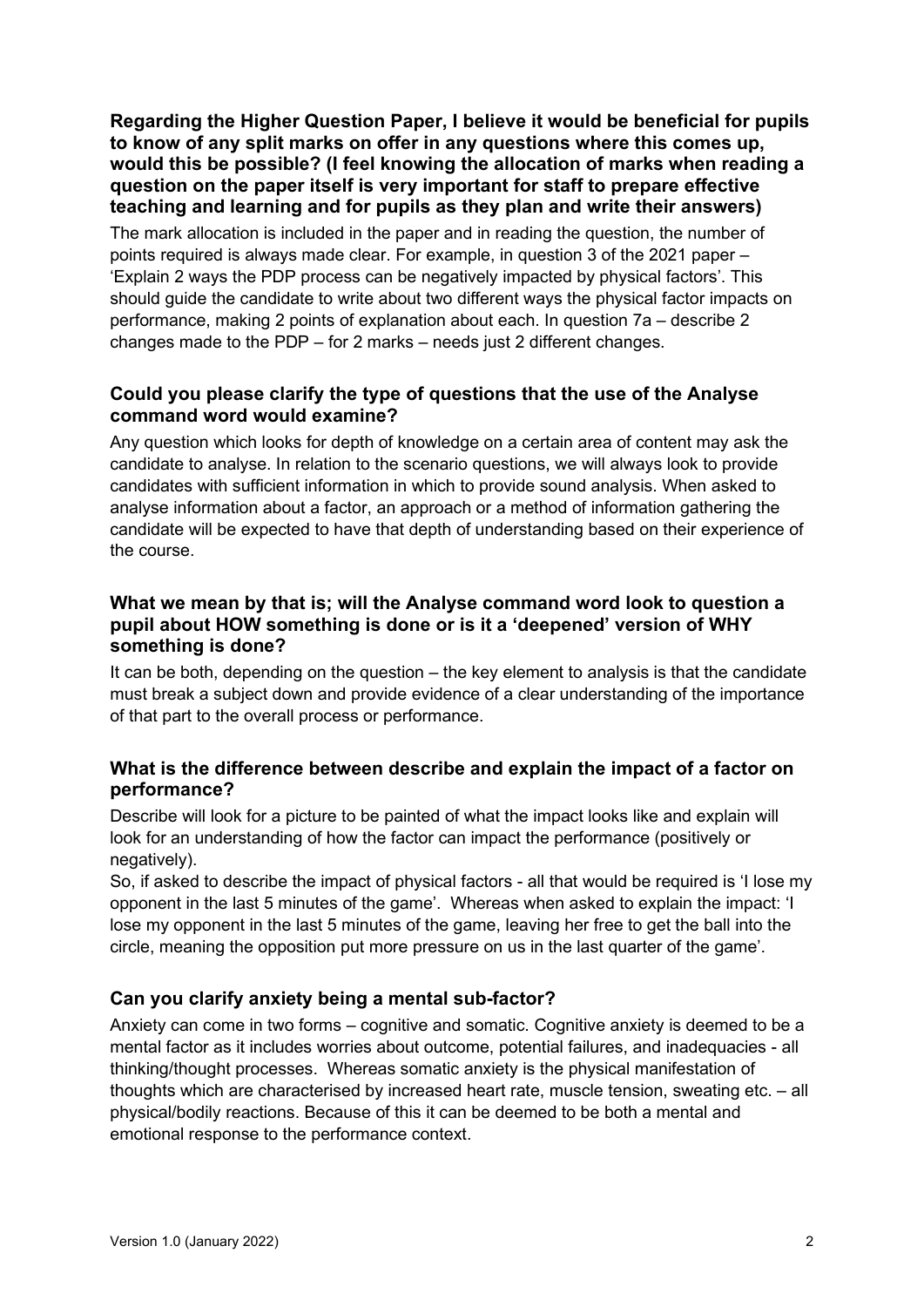# **Can you clarify trust being an emotional sub-factor?**

Trust is deemed to be an emotional response to different situations closely linked to confidence. Like many emotions it can affect mental factors such as decision making and even in social factors affecting team dynamics. Trust can be developed through logical development – having all the answers, weighing up the probabilities and essentially making a decision based upon your findings.

#### **Can you give some clarification on answering analyse questions and how the content needed differs from explain command words and typical PEE structure?**

In an explain answer the candidate could use the PEE structure to access marks. In analysis, the candidate would need to give the impact of their explanation. For example, 'The performer was unable to fully complete the half turn within the swivel hips (POINT), ending up out of position for the seat drop (EVIDENCE/EXAMPLE). This meant the next transition into the front drop was untidy because they didn't have the required height (EXPLANATION). Point of analysis: proving that maintenance of height and positioning are crucial to give enough time to complete skills effectively'. Or 'My tackling in hockey is often mistimed (POINT). I make contact with the opponent's stick and not the ball (EVIDENCE/EXAMPLE) meaning I get blown up for a foul against me (EXPLANATION). Point of analysis: suggesting that I am not watching the ball closely enough as the opponent comes towards me'.

**How much descriptive detail is needed for one mark - 3 pieces of detail = 1 mark. For example, I completed the MPW straight after a competitive game of Netball against a team of a similar ability. Clarifying that this would get 1 mark but would 3 unrelated points also get a mark.**

**One mark could be given for the response up to 'game of Netball'.**

#### **'I completed the MPW straight after a competitive game of Netball'**

The 'completing the MPW' is the identify and the descriptive 'features/characteristics' (required from the marking instructions) about the process of completing the wheel comes at 'straight after a competitive game'. The 'against a team of similar ability' only clarifies the 'competitive game' mentioned in the first description which has already been allocated a mark.

#### **Can you clarify the amount of explanation in questions such as explain the suitability of this method? Is it enough to say this means that I know my approaches will be working or do you need to include so I can continue with this approach etc?**

It would depend on the whole content of the answer. Stopping an explanation at 'I know my approaches will be working' might not fully explain the suitability of the approach.

# **In the Nation 5 portfolio you don't get marks for describing the set-up of methods to develop performance, is this the same in Higher?**

No credit will be given for describing the set-up of an approach to develop performance.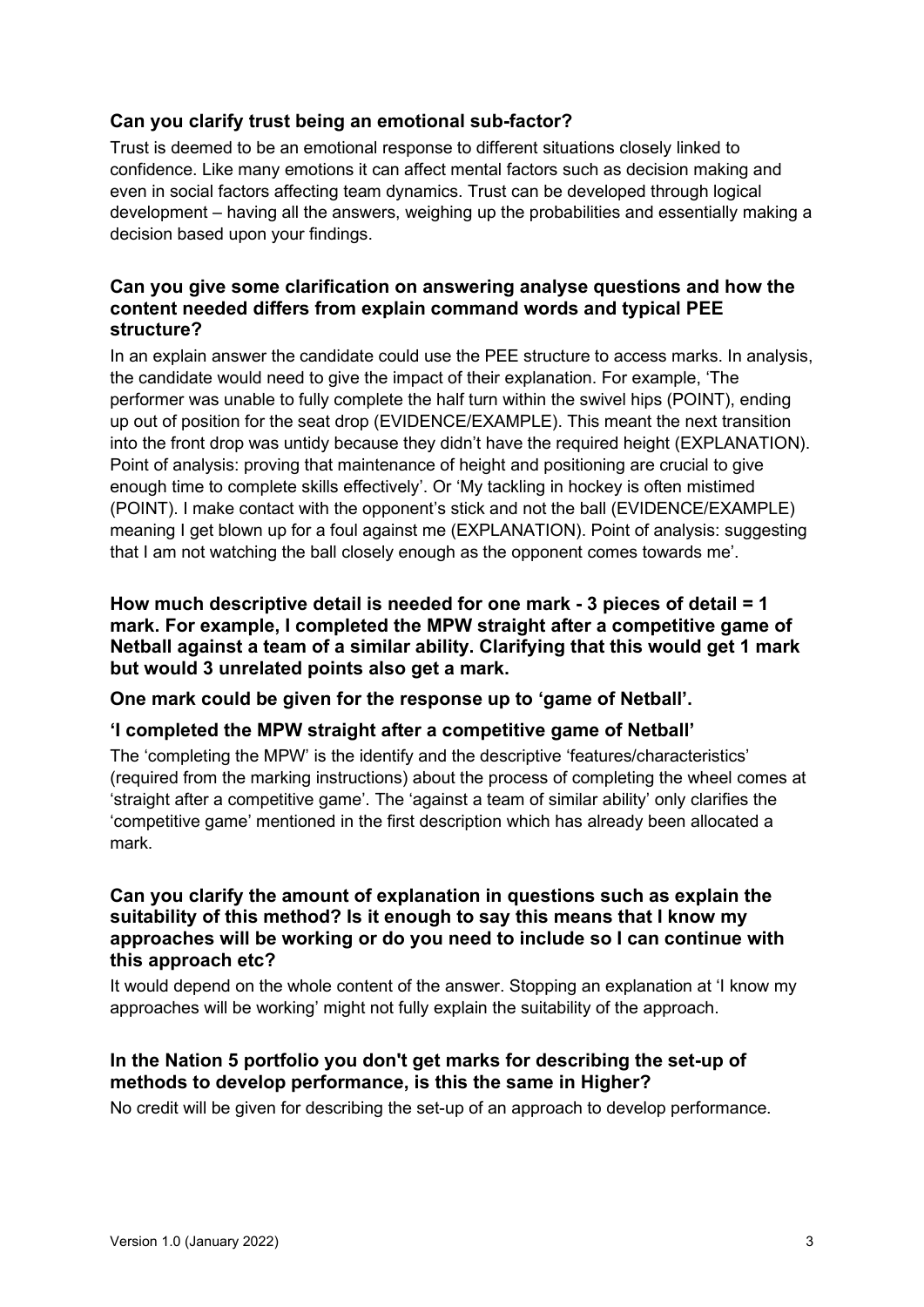#### **Is the candidate evidence in the webinar from more than one candidate? As there are 4 considerations and not 3.**

The responses displayed are from different candidates.

#### **Does anxiety as a feature and also the SCAT test as a method fall under emotional or mental?**

Anxiety can be mental or emotional and the SCAT can be used for either factor as it measures both somatic and cognitive anxiety.

#### **In last year's question paper, there was a question asking to describe a method to develop emotional factor, then later asking to describe method to develop mental factor. Could the candidate write the same answer twice i.e., describe breathing techniques and access full marks for both questions?**

If a candidate used the same approach to develop performance for two different factors, then they could access marks as long as references made to factors were appropriate.

#### **When asked to describe an approach, are marks awarded for describing the set-up of the approach or the warm up?**

Marks are not awarded for any preparations required to carry out an approach.

#### **Does the SCAT test fall under both mental and emotional?**

Anxiety can be mental or emotional and so the SCAT can be used for either factor as it measures both somatic and cognitive anxiety.

#### **Are you awarded marks for describing the equipment needed and set-up of a training approach?**

Marks are not awarded for any preparations required to carry out an approach. Equipment used during/within the approach may access marks.

#### **Could you mention again the description of an impact of a factor on performance.**

Describe will look for a picture to be painted of what the impact looks like and explain will look for an understanding of how the factor can impact the performance (positively or negatively).

So, if asked to describe the impact of physical factors - all that would be required is 'lose my opponent in the last 5 minutes of the game'. Whereas when asked to explain the impact: 'lose my opponent in the last 5 minutes of the game, leaving her free to get the ball into the circle, meaning the opposition put more pressure on us in the last quarter of the game'.

#### **Can you provide clarity on the describe command word and how it differs between data collection and methods of development?**

When describing the characteristics or features of data collection, detail about the process of gathering information would be required. This might include where the method was carried out – in the gym, the swimming pool for example, who was involved in the completion of the